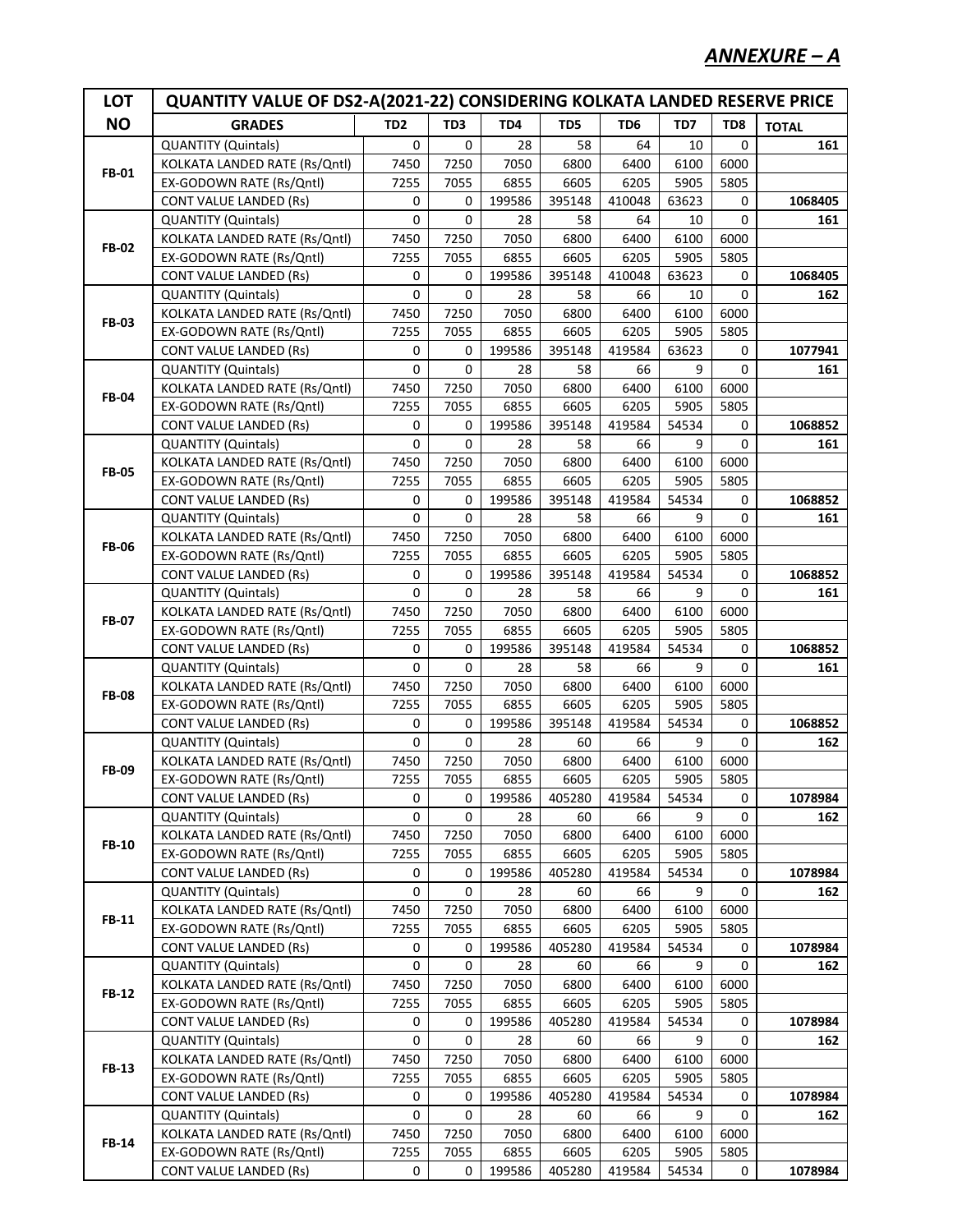|                              | <b>QUANTITY (Quintals)</b>    | $\mathbf 0$ | 0            | 28     | 60     | 66     | 9     | 0         | 162     |
|------------------------------|-------------------------------|-------------|--------------|--------|--------|--------|-------|-----------|---------|
| <b>FB-15</b>                 | KOLKATA LANDED RATE (Rs/Qntl) | 7450        | 7250         | 7050   | 6800   | 6400   | 6100  | 6000      |         |
|                              | EX-GODOWN RATE (Rs/Qntl)      | 7255        | 7055         | 6855   | 6605   | 6205   | 5905  | 5805      |         |
|                              | <b>CONT VALUE LANDED (Rs)</b> | 0           | 0            | 199586 | 405280 | 419584 | 54534 | 0         | 1078984 |
|                              | <b>QUANTITY (Quintals)</b>    | 0           | 0            | 27     | 60     | 66     | 9     | 0         | 161     |
|                              | KOLKATA LANDED RATE (Rs/Qntl) | 7450        | 7250         | 7050   | 6800   | 6400   | 6100  | 6000      |         |
| <b>FB-16</b>                 | EX-GODOWN RATE (Rs/Qntl)      | 7255        | 7055         | 6855   | 6605   | 6205   | 5905  | 5805      |         |
|                              | <b>CONT VALUE LANDED (Rs)</b> | 0           | 0            | 189081 | 405280 | 419584 | 54534 | 0         | 1068479 |
|                              | <b>QUANTITY (Quintals)</b>    | 0           | 0            | 27     | 60     | 66     | 9     | 0         | 161     |
|                              | KOLKATA LANDED RATE (Rs/Qntl) | 7450        | 7250         | 7050   | 6800   | 6400   | 6100  | 6000      |         |
| <b>FB-17</b>                 | EX-GODOWN RATE (Rs/Qntl)      | 7255        | 7055         | 6855   | 6605   | 6205   | 5905  | 5805      |         |
|                              | <b>CONT VALUE LANDED (Rs)</b> | 0           | 0            | 189081 | 405280 | 419584 | 54534 | 0         | 1068479 |
|                              | <b>QUANTITY (Quintals)</b>    | 0           | 0            | 27     | 60     | 66     | 9     | 0         | 161     |
|                              | KOLKATA LANDED RATE (Rs/Qntl) | 7450        | 7250         | 7050   | 6800   | 6400   | 6100  | 6000      |         |
| <b>FB-18</b>                 |                               | 7255        |              |        |        |        | 5905  |           |         |
|                              | EX-GODOWN RATE (Rs/Qntl)      |             | 7055         | 6855   | 6605   | 6205   |       | 5805      |         |
|                              | <b>CONT VALUE LANDED (Rs)</b> | 0           | 0            | 189081 | 405280 | 419584 | 54534 | 0         | 1068479 |
|                              | <b>QUANTITY (Quintals)</b>    | 0           | $\mathbf{1}$ | 36     | 109    | 13     | 0     | 0         | 159     |
| JN-19                        | KOLKATA LANDED RATE (Rs/Qntl) | 7450        | 7250         | 7050   | 6800   | 6400   | 6100  | 6000      |         |
|                              | EX-GODOWN RATE (Rs/Qntl)      | 7191        | 6991         | 6791   | 6541   | 6141   | 5841  | 5741      |         |
|                              | <b>CONT VALUE LANDED (Rs)</b> | 0           | 10803        | 252108 | 739636 | 85824  | 0     | 0         | 1088371 |
|                              | <b>QUANTITY (Quintals)</b>    | 0           | $\mathbf{1}$ | 36     | 109    | 13     | 0     | 0         | 159     |
| <b>JN-20</b>                 | KOLKATA LANDED RATE (Rs/Qntl) | 7450        | 7250         | 7050   | 6800   | 6400   | 6100  | 6000      |         |
|                              | EX-GODOWN RATE (Rs/Qntl)      | 7191        | 6991         | 6791   | 6541   | 6141   | 5841  | 5741      |         |
|                              | <b>CONT VALUE LANDED (Rs)</b> | 0           | 10803        | 252108 | 739636 | 85824  | 0     | 0         | 1088371 |
|                              | <b>QUANTITY (Quintals)</b>    | 0           | $\mathbf{1}$ | 36     | 109    | 13     | 0     | 0         | 159     |
| $JN-21$                      | KOLKATA LANDED RATE (Rs/Qntl) | 7450        | 7250         | 7050   | 6800   | 6400   | 6100  | 6000      |         |
|                              | EX-GODOWN RATE (Rs/Qntl)      | 7191        | 6991         | 6791   | 6541   | 6141   | 5841  | 5741      |         |
|                              | <b>CONT VALUE LANDED (Rs)</b> | 0           | 10803        | 252108 | 739636 | 85824  | 0     | 0         | 1088371 |
|                              | <b>QUANTITY (Quintals)</b>    | 0           | $\mathbf{1}$ | 36     | 109    | 13     | 0     | 0         | 159     |
| <b>JN-22</b>                 | KOLKATA LANDED RATE (Rs/Qntl) | 7450        | 7250         | 7050   | 6800   | 6400   | 6100  | 6000      |         |
|                              | EX-GODOWN RATE (Rs/Qntl)      | 7191        | 6991         | 6791   | 6541   | 6141   | 5841  | 5741      |         |
|                              | <b>CONT VALUE LANDED (Rs)</b> | 0           | 10803        | 252108 | 739636 | 85824  | 0     | 0         | 1088371 |
|                              | <b>QUANTITY (Quintals)</b>    | 0           | $\mathbf{1}$ | 37     | 109    | 13     | 0     | 0         | 161     |
|                              | KOLKATA LANDED RATE (Rs/Qntl) | 7450        | 7250         | 7050   | 6800   | 6400   | 6100  | 6000      |         |
| $JN-23$                      | EX-GODOWN RATE (Rs/Qntl)      | 7191        | 6991         | 6791   | 6541   | 6141   | 5841  | 5741      |         |
|                              | <b>CONT VALUE LANDED (Rs)</b> | 0           | 10803        | 262613 | 739636 | 85824  | 0     | 0         | 1098875 |
|                              | <b>QUANTITY (QNTL/OFS)</b>    | 0           | $\mathbf{1}$ | 37     | 109    | 13     | 0     | 0         | 161     |
|                              | KOLKATA LANDED RATE (Rs/Qntl) | 7450        | 7250         | 7050   | 6800   | 6400   |       | 6100 6000 |         |
|                              | EX-GODOWN RATE (Rs/Qntl)      | 7191        | 6991         | 6791   | 6541   | 6141   | 5841  | 5741      |         |
|                              | CONT VALUE LANDED             | 0           | 10803        | 262613 | 739636 | 85824  | 0     | 0         | 1098875 |
|                              | QUANTITY (QNTL/OFS)           | 0           | 0            | 37     | 109    | 13     | 0     | 0         | 159     |
|                              | KOLKATA LANDED RATE (Rs/Qntl) | 7450        | 7250         | 7050   | 6800   | 6400   | 6100  | 6000      |         |
|                              | EX-GODOWN RATE (Rs/Qntl)      | 7191        | 6991         | 6791   | 6541   | 6141   | 5841  | 5741      |         |
|                              | CONT VALUE LANDED             | 0           | 0            | 262613 | 739636 | 85824  | 0     | 0         | 1088073 |
| JN-24<br><b>JN-25</b>        | <b>QUANTITY (QNTL/OFS)</b>    | 0           | 0            | 37     | 107    | 13     | 0     | 0         | 158     |
| JN-26                        | KOLKATA LANDED RATE (Rs/Qntl) | 7450        | 7250         | 7050   | 6800   | 6400   | 6100  | 6000      |         |
|                              | EX-GODOWN RATE (Rs/Qntl)      | 7191        | 6991         | 6791   | 6541   | 6141   | 5841  | 5741      |         |
|                              | CONT VALUE LANDED             | 0           | 0            | 262613 | 729504 | 85824  | 0     | 0         | 1077941 |
| <b>JN-27</b>                 | <b>QUANTITY (QNTL/OFS)</b>    | 0           | 0            | 37     | 107    | 15     | 1     | 0         | 161     |
|                              | KOLKATA LANDED RATE (Rs/Qntl) | 7450        | 7250         | 7050   | 6800   | 6400   | 6100  | 6000      |         |
|                              | EX-GODOWN RATE (Rs/Qntl)      | 7191        | 6991         | 6791   | 6541   | 6141   | 5841  | 5741      |         |
|                              | CONT VALUE LANDED             | 0           | 0            | 262613 | 729504 | 95360  | 9089  | 0         | 1096566 |
| <b>TM-28</b><br><b>TM-29</b> | <b>QUANTITY (QNTL/OFS)</b>    | 0           | 0            | 19     | 95     | 43     | 0     | 0         | 158     |
|                              | KOLKATA LANDED RATE (Rs/Qntl) | 7250        | 7050         | 6850   | 6500   | 6100   | 5800  | 5700      |         |
|                              | EX-GODOWN RATE (Rs/Qntl)      | 7078        | 6878         |        |        | 5928   | 5628  | 5528      |         |
|                              |                               |             |              | 6678   | 6328   |        |       |           |         |
|                              | CONT VALUE LANDED             | 0           | 0            | 132685 | 619840 | 263581 | 0     | 0         | 1016106 |
|                              | <b>QUANTITY (QNTL/OFS)</b>    | 0           | 0            | 18     | 95     | 43     | 0     | 0         | 156     |
|                              | KOLKATA LANDED RATE (Rs/Qntl) | 7250        | 7050         | 6850   | 6500   | 6100   | 5800  | 5700      |         |
|                              | EX-GODOWN RATE (Rs/Qntl)      | 7078        | 6878         | 6678   | 6328   | 5928   | 5628  | 5528      |         |
|                              | CONT VALUE LANDED             | 0           | 0            | 122478 | 619840 | 263581 | 0     | 0         | 1005899 |
| <b>KB-30</b>                 | <b>QUANTITY (QNTL/OFS)</b>    | 0           | 3            | 39     | 72     | 37     | 0     | 0         | 150     |
|                              | KOLKATA LANDED RATE (Rs/Qntl) | 7250        | 7050         | 6850   | 6500   | 6100   | 5800  | 5700      |         |